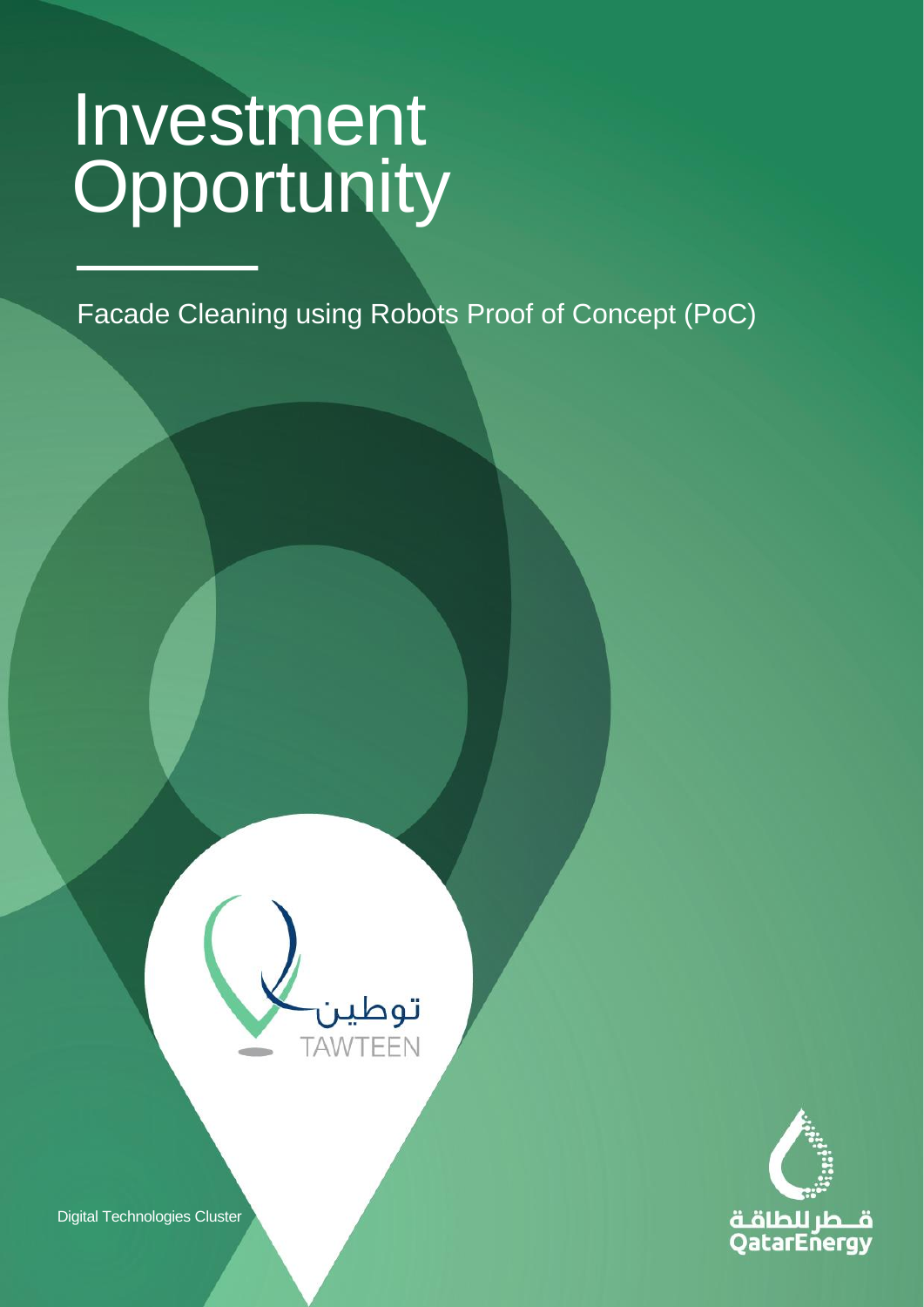

# **Executive Summary**

Today companies use the traditional way on cleaning towers, skyscrapers and heigh buildings which could have many downsides in the aspect of Safety, Time, and Cost.

The aim of the project is to use Robotics for cleaning of building's façades, thus, increasing productivity, reducing operational risks, and contributing to preserving the environment.

In essence, Tawteen aspires for the Investors to establish a project as a Proof of Concept to trial Robotics technologies. This project will be into two phases, phase1: POC phase (1-year max) and phase2: Scale-up phase.

After completing the PoC successfully the 5-years contract "scale-up phase", winner(s) are expected to localize in Qatar by:

- Establishing a base in-country
- Providing in-country full operational support (maintenance, Training, qualified personnel)

Tawteen will provide various incentives in infrastructure and supplier development to support this opportunity.

Tawteen will also be conducting briefing sessions that will be communicated in the future to fully align on the process of evaluation and expectations of this opportunity.

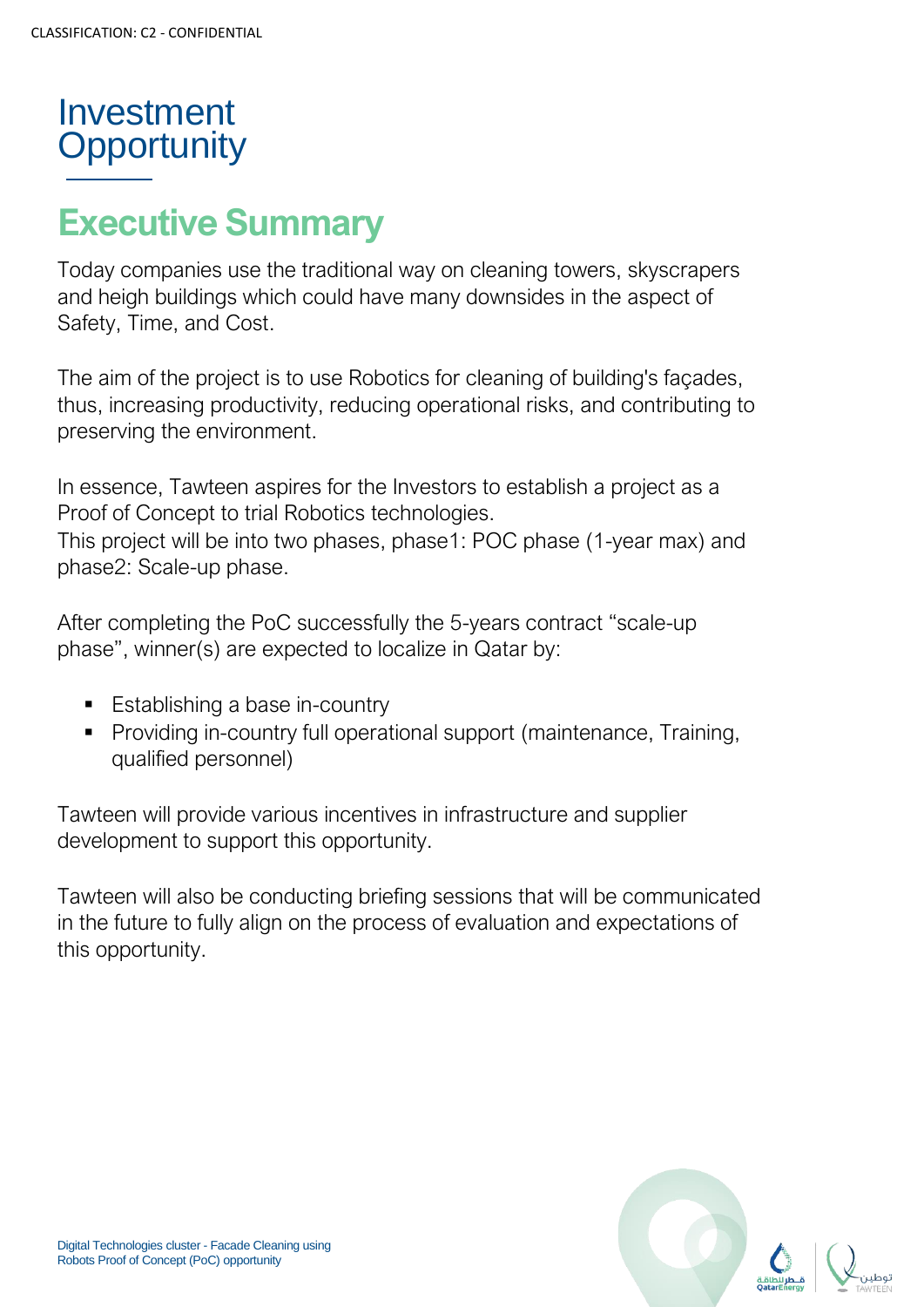# **Detailed Opportunity Description**

#### Aspiration

• To establish a company in Qatar to provide façade cleaning services using Robots to introduce automation to reduce manual labor and safety risks while keeping the Doha skyline clean.

| <b>Value for</b> |
|------------------|
| <b>Energy</b>    |
| <b>Sector</b>    |
| companies        |

- **Safety** by enhancing the working environment safety **Time & Efficiency** – by reducing
- time required to perform the job
- $HSE$  exposure by reducing exposure to hazardous products to human and environment such as detergents

#### Strategic Fit

- To introduce a first ever service in Qatar using robots to clean building facades
- Reduce dependency on manual labor and introduce automation
- Support circular economies

#### Localization Opportunity Scope

*Provide façade cleaning services using Robots*

In Scope

#### Supporting Commitment:

POC Value: QAR 3.6M QR (Maximum of 1 year)





#### Contracting Entity:



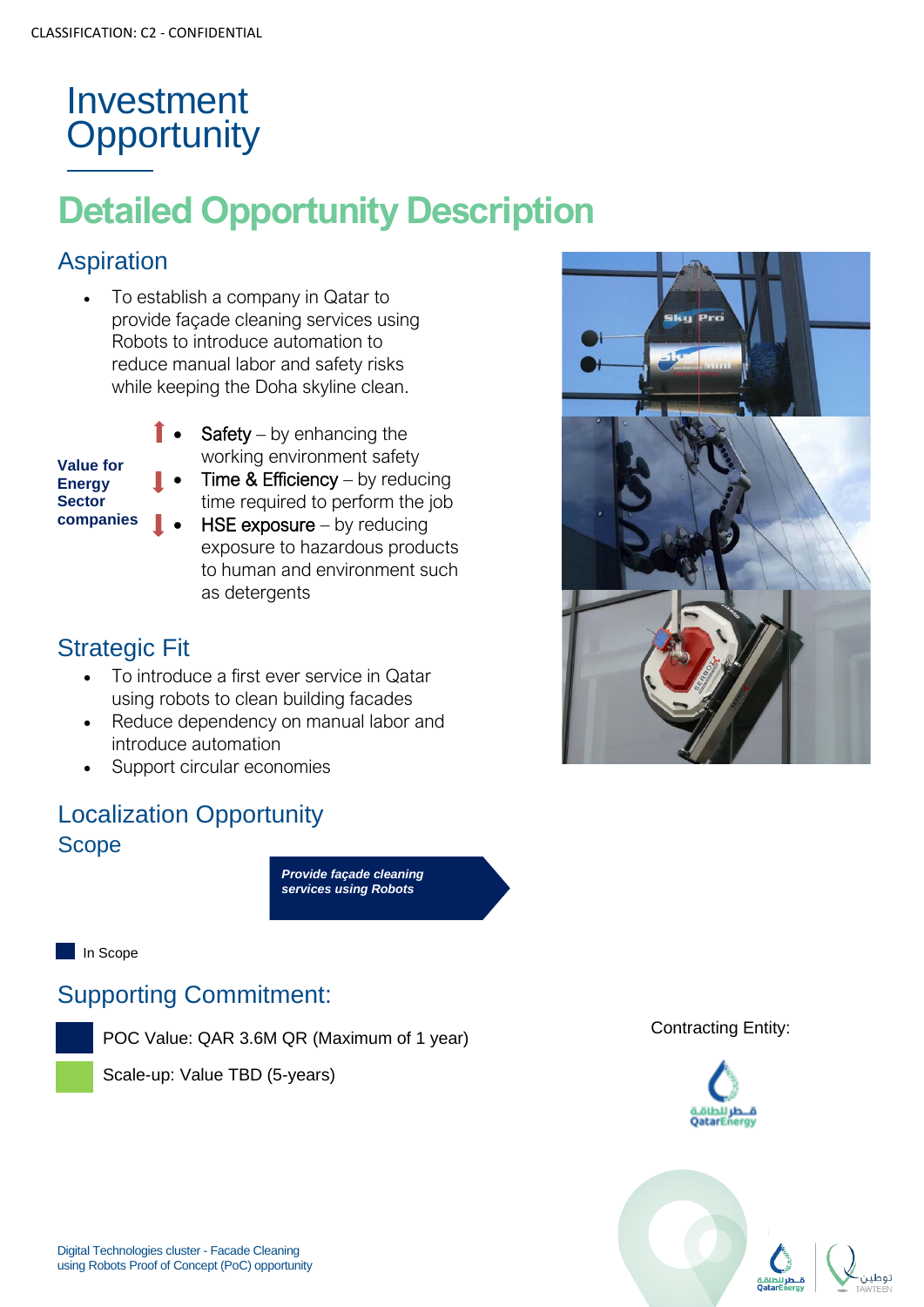# **RfP & Investor Pack Collection**

Interested investors can collect the RfP and Tawteen Investor Pack from QatarEnergy though the following steps:

- If you are a registered vendor in QatarEnergy then please download the RfP and Tawteen Investor Pack once released on 28 July 2022 through QatarEnergy website:
	- [https://www.qatarenergy.qa/en/SupplyManagement/Tenders/Pages/](https://www.qatarenergy.qa/en/SupplyManagement/Tenders/Pages/default.aspx) [default.aspx](https://www.qatarenergy.qa/en/SupplyManagement/Tenders/Pages/default.aspx)
- If you are not a registered vendor in QatarEnergy then please follow the vendor registration steps as soon as you collect your e-brochure to become eligible to participate once the RfP and Tawteen Investor Pack is released on 28 July 2022 through QatarEnergy website:
	- [https://www.qatarenergy.qa/en/SupplyManagement/Tenders/Pages/](https://www.qatarenergy.qa/en/SupplyManagement/Tenders/Pages/default.aspx) [default.aspx](https://www.qatarenergy.qa/en/SupplyManagement/Tenders/Pages/default.aspx)
- If you are an interested entrepreneur that does not have an established company, please contact the subject Cluster Lead on the email mentioned below to coordinate receiving the RfP and Tawteen Investor Pack
	- DGT Cluster Lead: [digital\\_tawteen@qatarenergy.qa](mailto:am_alemadi@qatarenergy.qa)